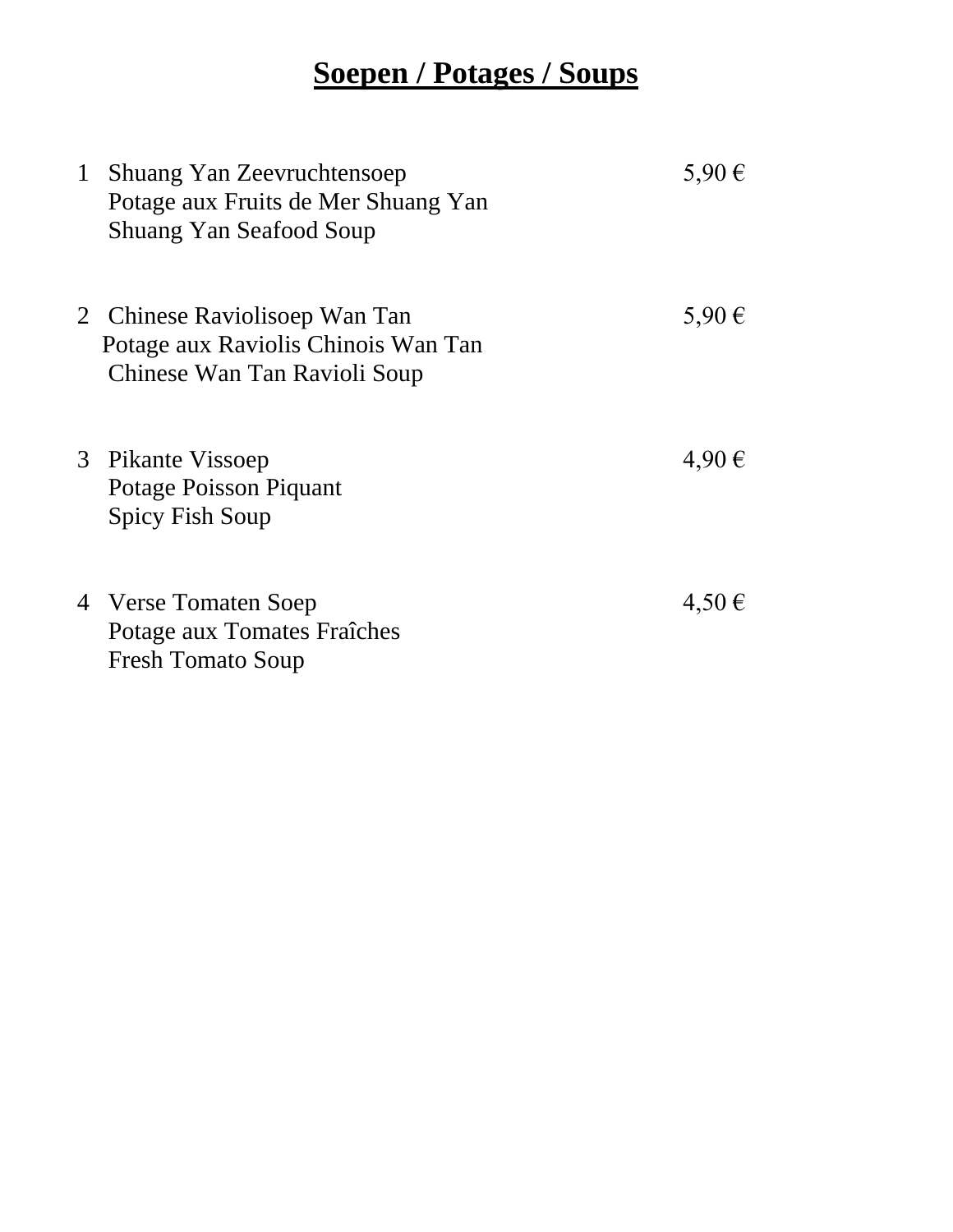## **Warme Voorgerechten / Entrées Chaudes / Hot Starters**

| 13 | Gegrilde inktvisballetjes<br>Boulettes de calamar grillées<br>Grilled squid balls                                                   | $8,90 \in$ |
|----|-------------------------------------------------------------------------------------------------------------------------------------|------------|
| 14 | Gegrilde St Jakobsschelpen<br>Coquilles St Jacques grillées<br>Grilled St Jacques shelves                                           | 14,90€     |
| 15 | Gebakken Dim Sums<br>Dim Sums grillés<br><b>Baked Dim Sums</b>                                                                      | $8,90 \in$ |
| 16 | Gebakken Scampi's met zoetzure saus<br>Beignets de Scampis sauce aigre-douce<br>Baked Scampis with sweet and sour sauce             | 13,90€     |
| 17 | Satés van Kippevlees met sezaamsaus<br>Brochettes de Poulet avec sauce sésame<br>Kebab Chicken Meat with sesami sauce               | 7,90 €     |
| 18 | Loempia met kip<br>Loumpia au poulet<br>Loumpia with chicken                                                                        | $6,50 \in$ |
|    | 18a Mini-loempia's<br>Mini loumpias<br>Mini loumpias                                                                                | 4,50€      |
| 19 | Krokante ravioli's gevuld met kip/curry<br>Ravilois croquants fourrés au poulet/curry<br>Crunchy raviolis filled with chicken/curry | $6,90 \in$ |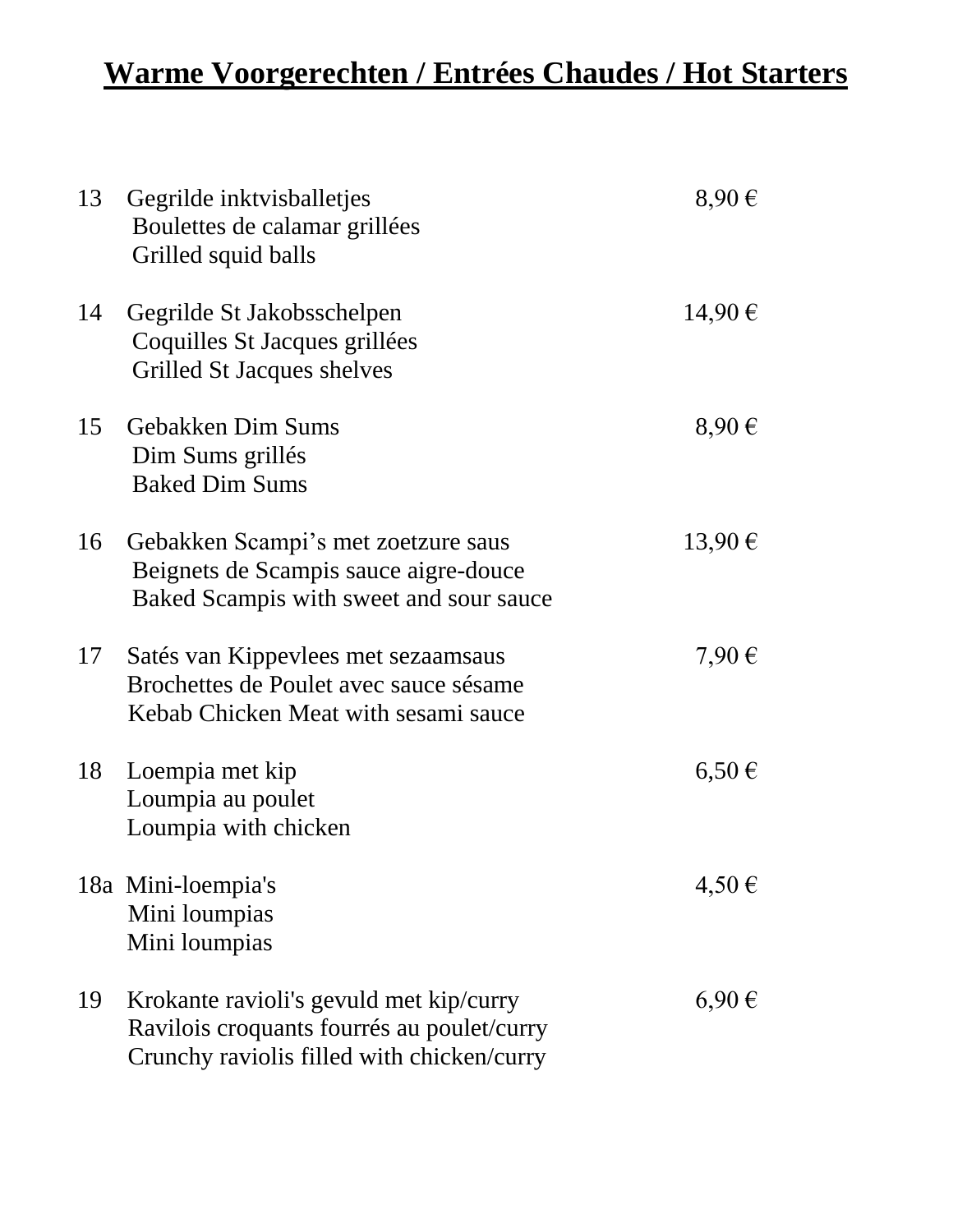# **Specialiteiten / Spécialités / Specialities**

| 25 | Gebakken gekruiden doradefilet<br>Filet de daurade légèrement épicée<br>Fried sea bream filet lightly spicy        | 15,90€ |
|----|--------------------------------------------------------------------------------------------------------------------|--------|
| 26 | Gegrilde Kikkerbilletjes met look<br>Cuisses de Grenouilles grillées à l'ail<br>Fried Frog Legs with garlic        | 16,90€ |
| 27 | Gebakken doradefilet pikant<br>Filet de daurade piquant<br>Fried sea bream filet with spicy sauce                  | 15,90€ |
| 28 | Gebakken Kipfilet met curry saus<br>Filet de Poulet sauté sauce curry<br>Fried Chicken Filet with curry sauce      | 13,90€ |
| 29 | Varkensvlees met paddestoelen<br>Porc aux champignons<br>Pork with mushrooms                                       | 14,90€ |
| 30 | Varkensylees met pikante saus<br>Porc avec sauce piquante<br>Pork with spicy sauce                                 | 14,90€ |
| 31 | Gebakken Kipfilet met pikante saus<br>Filet de Poulet sauté sauce piquante<br>Fried Chicken Filet with spicy sauce | 13,90€ |
| 32 | Gebakken Scampi's met look saus<br>Scampis sautés sauce à l'ail<br>Baked Scampis with garlic sauce                 | 19,90€ |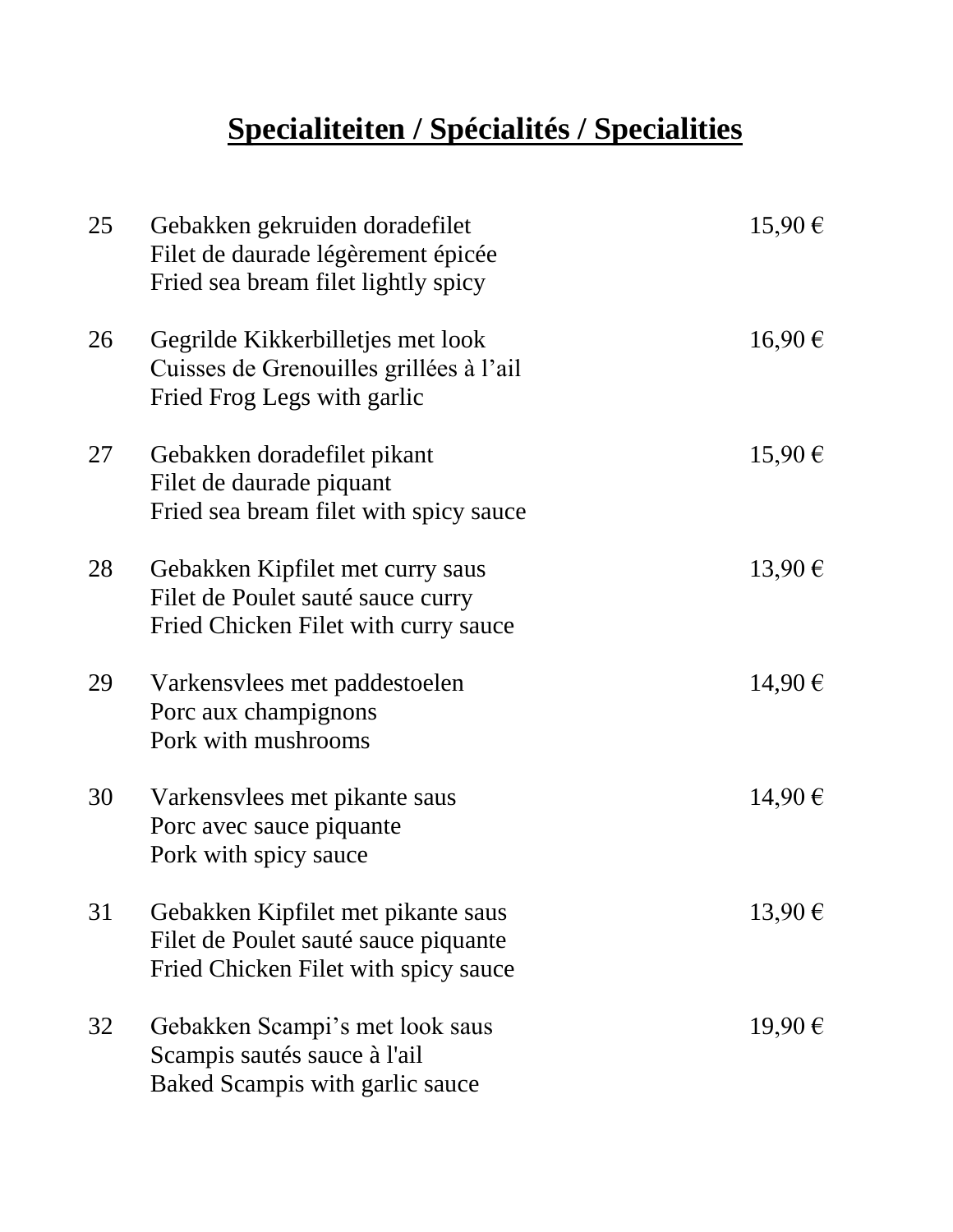| 33 | Chop Choy met kip<br>Chop Choy au poulet<br>Chop Choy with chicken                                                                | 13,90€      |
|----|-----------------------------------------------------------------------------------------------------------------------------------|-------------|
| 34 | Gebakken Scampi's met curry saus<br>Scampis sautés sauce au curry<br>Baked Scampis with curry sauce                               | 19,90€      |
| 35 | Gegrild Rundsvlees (Filet Pur) met uien<br>Bœuf grillé (Filet Pur) sauté aux oignons<br>Fried Beef (Pure Filet) with onions       | 24,90€      |
| 36 | Gebakken Rundsvlees met pikante saus<br>Bœuf sauté à la sauce piquante<br>Baked Beef with spicy sauce                             | 24,90€      |
| 37 | Gebakken Rundsvlees met zwarte bonen saus<br>Bœuf sauté à la sauce de haricots noirs<br>Baked Beef with black bean sauce          | 24,90€      |
| 38 | Lamsfilet met look<br>Filet d'agneau à l'ail<br>Lamb filet with garlic                                                            | 24,90€      |
| 39 | Gegrilde Inktvis met look<br>Calamars grillés à l'ail<br>Fried Squid with garlic                                                  | 16,90€      |
| 40 | Bami Goreng met Kip<br>Nouilles sautées au Poulet<br><b>Fried Noodles with Chicken</b>                                            | 14,90€      |
| 41 | Japanese Noedels met Rundsvlees (Filet Pur)<br>Nouilles Japonaises au Bœuf (Filet Pur)<br>Japanese Noodles with Beef (Pure Filet) | $17,90 \in$ |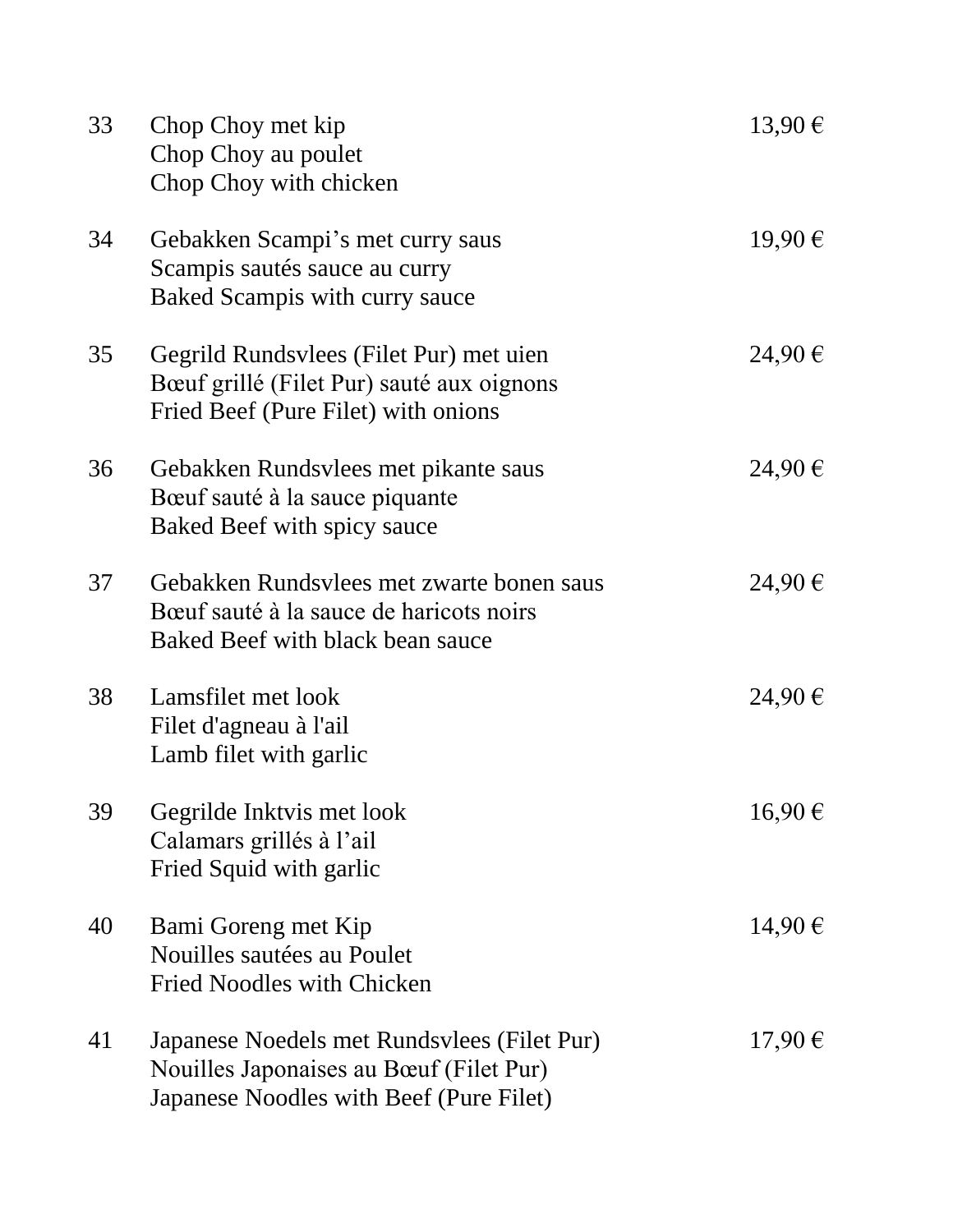| 42 | Nasi Goreng met Scampi's<br>Riz sauté aux Scampis<br>Fried Rice with Xia Scampis                                                | 16,90€ |
|----|---------------------------------------------------------------------------------------------------------------------------------|--------|
| 43 | Bami Goreng met Scampi's<br>Nouilles sautées aux Scampis<br><b>Fried Noodles with Scampis</b>                                   | 16,90€ |
| 44 | Mi-Hoen met Scampi's<br>Vermicelles aux Scampis<br><b>Fried Rice Noodles with Scampis</b>                                       | 16,90€ |
| 45 | Scampis met pikante saus<br>Scampis sauce piquante<br>Scampis with spicy sauce                                                  | 19,90€ |
| 46 | Gebakken doradefilet met bonen saus<br>Filet de daurade sauce haricots noirs<br>Fried fishfilet with black bean sauce           | 15,90€ |
| 47 | Gebakken groenten met rijst<br>Légumes sautés avec du riz<br>Fried vegetables with rice                                         | 13,90€ |
| 48 | Gegrilde Zeetong met look<br>Sole grillée à l'ail<br>Fried Sole with garlic                                                     | 24,90€ |
| 49 | Gebakken St Jacobsschelpen met groenten<br>Coquilles St Jacques sautées aux légumes<br>Fried St Jacques Shelves with vegetables | 22,90€ |
| 50 | Sa Kuo (Zeevruchten met groenten)<br>Sa Kuo (Fruits de Mer aux légumes)<br>Sa Kuo (Seafood with vegetables)                     | 22,90€ |